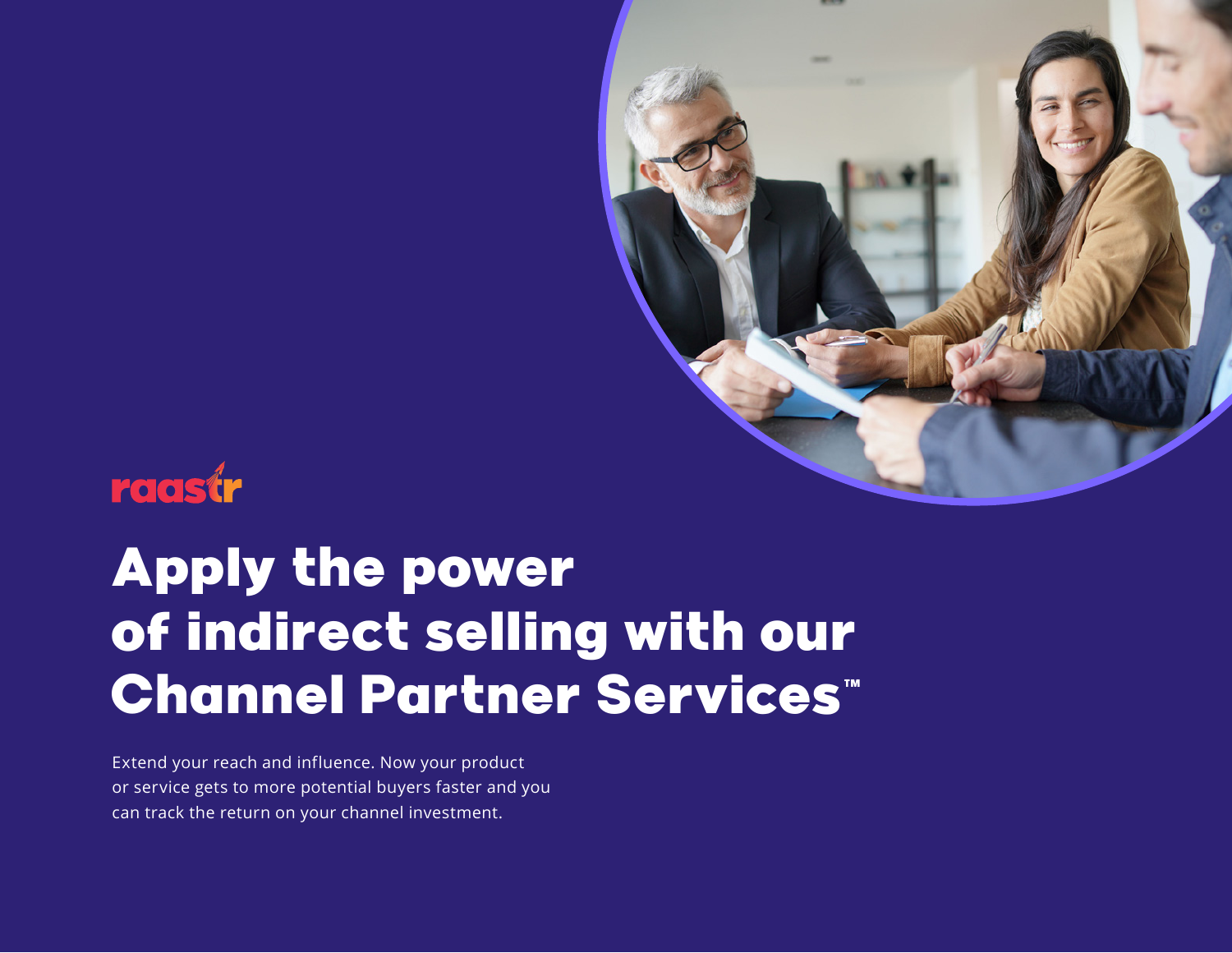

## Buyer engagement is everything.

Led by a team of channel professionals with experience in both vendor and partner communities, our channel partner services combine a mix of sales and marketing tactics to engage and support channel partners.

## Your partner's go-to partner.

Our outside-in approach makes program adoption and execution seamless. A centralized approach to concierge marketing allows for relationship building, better pricing, turnkey program execution, and lead management, tracking and reporting.

## Explore our offerings.

Understanding your goals is the first step to create a winning channel plan that drives demand for your business. Contact us today to discuss creating a tailored program to meet your channel development needs.

#### **We specialize in:**



Developing new channels to reach your ideal customer profile



Managing dayto-day execution of your channel partner program



Providing cuttingedge marketing services to help your partners grow